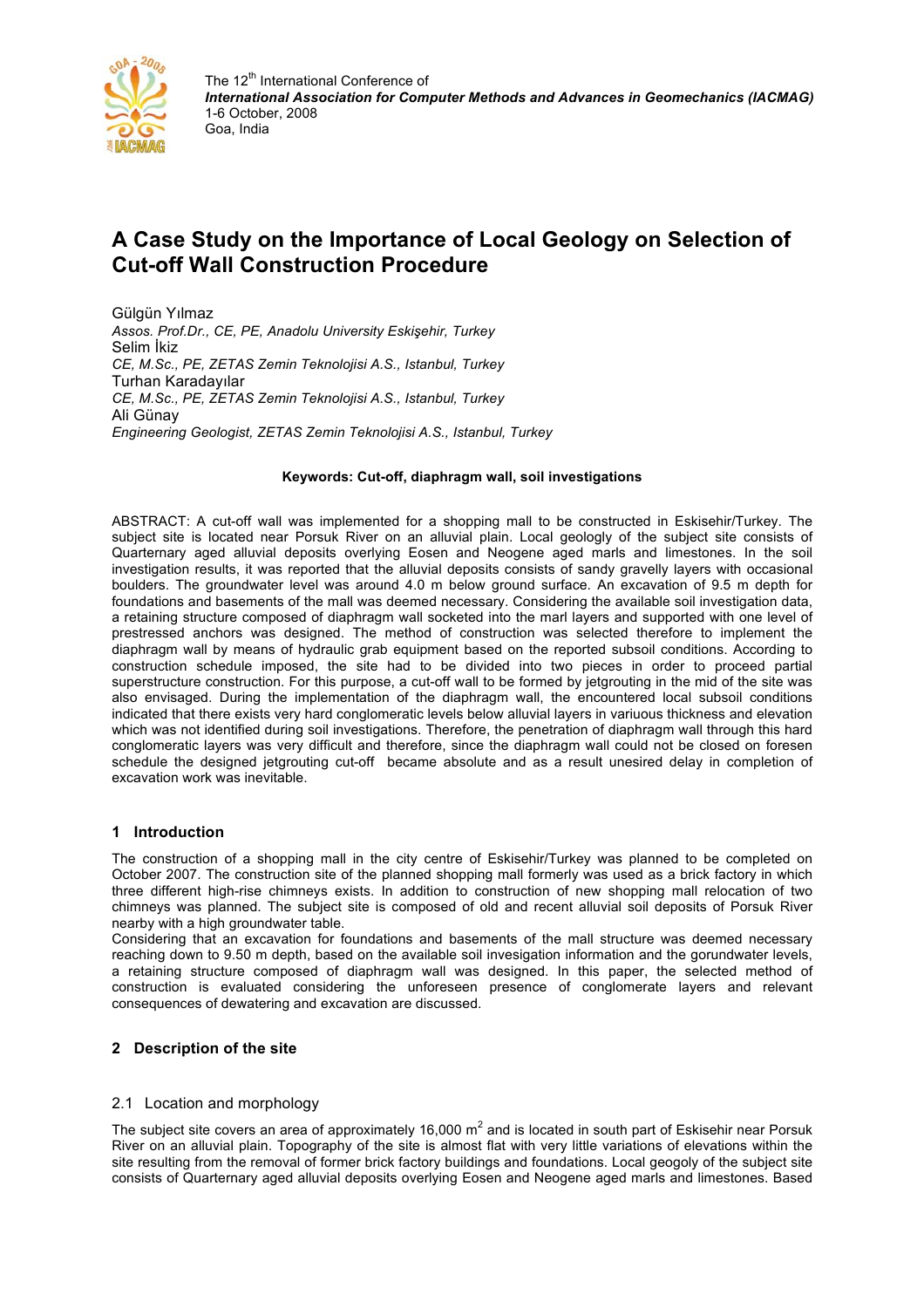

on the soil investigation results performed for the mall construction, it was reported that the alluvial deposits consists of sandy gravelly layers with occasional boulders. Subject site being close to Porsuk river, the groundwater level was around 4.0 m below ground surface.

## 2.2 Local geology

Eskisehir is found in a valley of about 123,12 km<sup>2</sup>. The Porsuk River runs from west to east in the valley. The area is consisting of Quaternary aged alluvial deposits having mostly gravel, sand, silt, clay, silty and clayey sands. Eskisehir Graben is related with the Eskisehir Fault Zone (EFZ), a regional tectonic element extending for 400 km from Bursa to the west of Tuzgolu as seen in Figure 1 (Kocyigit, 2000a).



Figure 1 – Active Faults in Western Anatolia (Ocakoglu, 2007)

Kocyigit (2005) recognized the Inonu-Eskisehir Fault as a mega shear zone forms a boundary between continental extension in the south and strike-slip faulting in the north. Eskisehir region consist of a relatively thin Neocene to Quaternary cover on a mostly metamorphic and ultramafic basement as seen in Figure 2 (Ocakoglu, 2007). The most widespread basement rocks, the blueschist metamorphics and tectonically overlying serpentinized ultramafics, are thought to have occurred in the course of closure of Neo-Tethys in Late Cretaceous (Goncuoglu et al., 2000a), yet a Triassic age and a Paleo-Tethyan connection fort he same rocks were substantiated by Okay et al. (2002) as well. The regional trend and vengeance of the structures on metamorphic and ultramafic rocks are east-west and to the north respectively, suggesting a general southward tectonic transport (Gozler et al., 1997). The crystalline basement rocks are unconformably overlain by Paleocene to Eocene terrestrial coarse siliciclastics in small patchy outcrops (Figure 2).

In the axial zone of the Graben, Quaternary deposits are composed of gray-colored channel gravels, levee sands and interleaving flood-plain mud. Towards the Graben margins (particularly east of Inonu and north of Eskisehir) debris flow-dominated alluvial fans are presently under construction. Several fluvial terraces have also been discovered in the course of Porsuk River between Kizilinler and Eskisehir (Ocakoglu and Akan, 2004; Ocakoglu, 2007).

# 2.3 Seismicity of the region

Eskisehir city is placed on the south side of the North Anatolian Fault Zone (NAFZ) has the EFZ within the Anatolian plate. The fault zone is characterized by fault segments which trend between E-W and NW-SE around Eskisehir. Syndepositional and postdepositional faults cutting Pleistocene and Holocene units indicate that the Eskisehir fault zone has been active since at least Pleistocene. At least 14 earthquakes (M ≥ 4) occurred on the Eskisehir fault zone in the  $20^{th}$  century and the  $20^{th}$  February 1956 Eskisehir earthquake (Mw = 6.4) was the largest event in this century. The isoseismal map of the 1956 earthquake shows that this earthquake occurred on about km long WNW-ESE trending Oklubal-Turgutlar segment. There is no major earthquake record, in the historical earthquake catalogues before the  $20<sup>th</sup>$  century.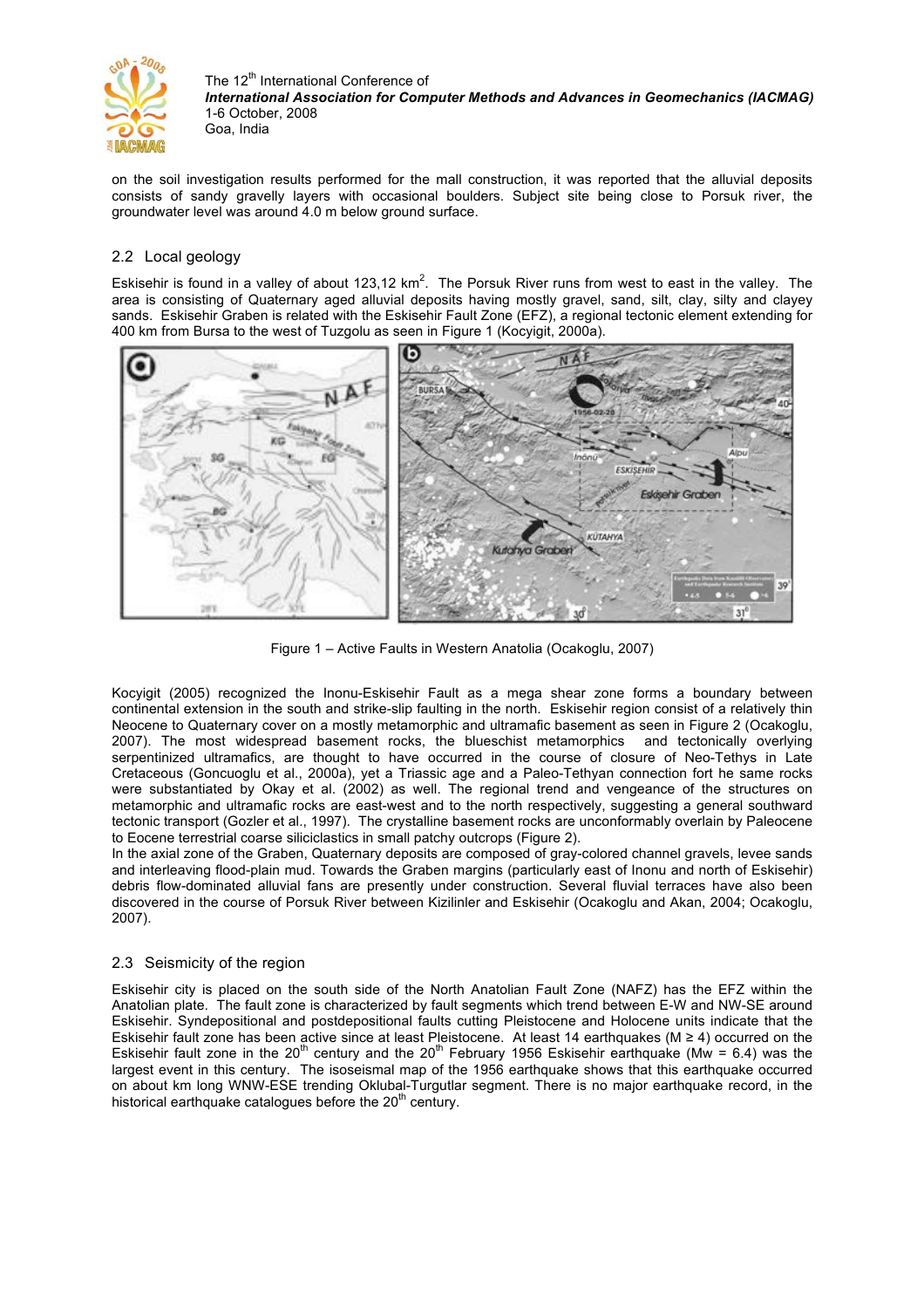



Figure 2 – Geology of Eskisehir region (Ocakoglu, 2007)

# **3 Soil Investigations and local soil conditions**

For the purpose of foundation engineering evaluations of the local subsoil conditions, soil investigations composed of rotary boreholes, undisturbed and representative sampling, permeability and pressuremeter testing during drilling and geophysical surveys were performed. The soil investigations were carried out by a local drilling subcontractor on behalf of the Owner.

## 3.1 Boreholes

A total of 331.20 m boring at 16 different locations had been performed within the subject site with average borehole depths being around 20.0 m and reaching a maximum depth of 34.5 m. According to the borings performed within the site, a fill layer at the top of variable thickness of 0.5 m – 2.4 m were encountered throughout the site. Underneath the fill layer, fine grained soils were encountered down to 5.1 m to 8.1 m depths. Below this layer coarse grained alluvial subsoil was reported to be encountered down the borehole depth. In two of the boreholes, coarse grained alluvial soil between  $8.1 \text{ m} - 23.5 \text{ m}$  and  $7.5 \text{ m} - 20.9 \text{ m}$  depths contained boulders and cobbles. Furthermore, in two of the boreholes Neogen aged clayey marl bedrock formation was encountered at approximately at 21.0 m and 24.0 m depth, respectively.

Groundwater tables measured in 16 boreholes were determined to be located between 4.0 m to 4.5 m depth from present ground surface elevations. Systematic permeability tests were conducted in these boreholes and the coefficient of permeability, k was reported to be between  $1.2 \times 10^{-3}$  cm/sec to  $7.5 \times 10^{-4}$  cm/sec.

## 3.2 Laboratory Test Results

On the retrieved undisturbed and representative samples from the boreholes laboratory tests are conducted to deteremine index properties, shear strength and compressibility. Based on USCS, encountered subsoils are identified as CL and CH on upper fine grained soil zones, and as SW-SC, GW-GC at deeper levels. Based on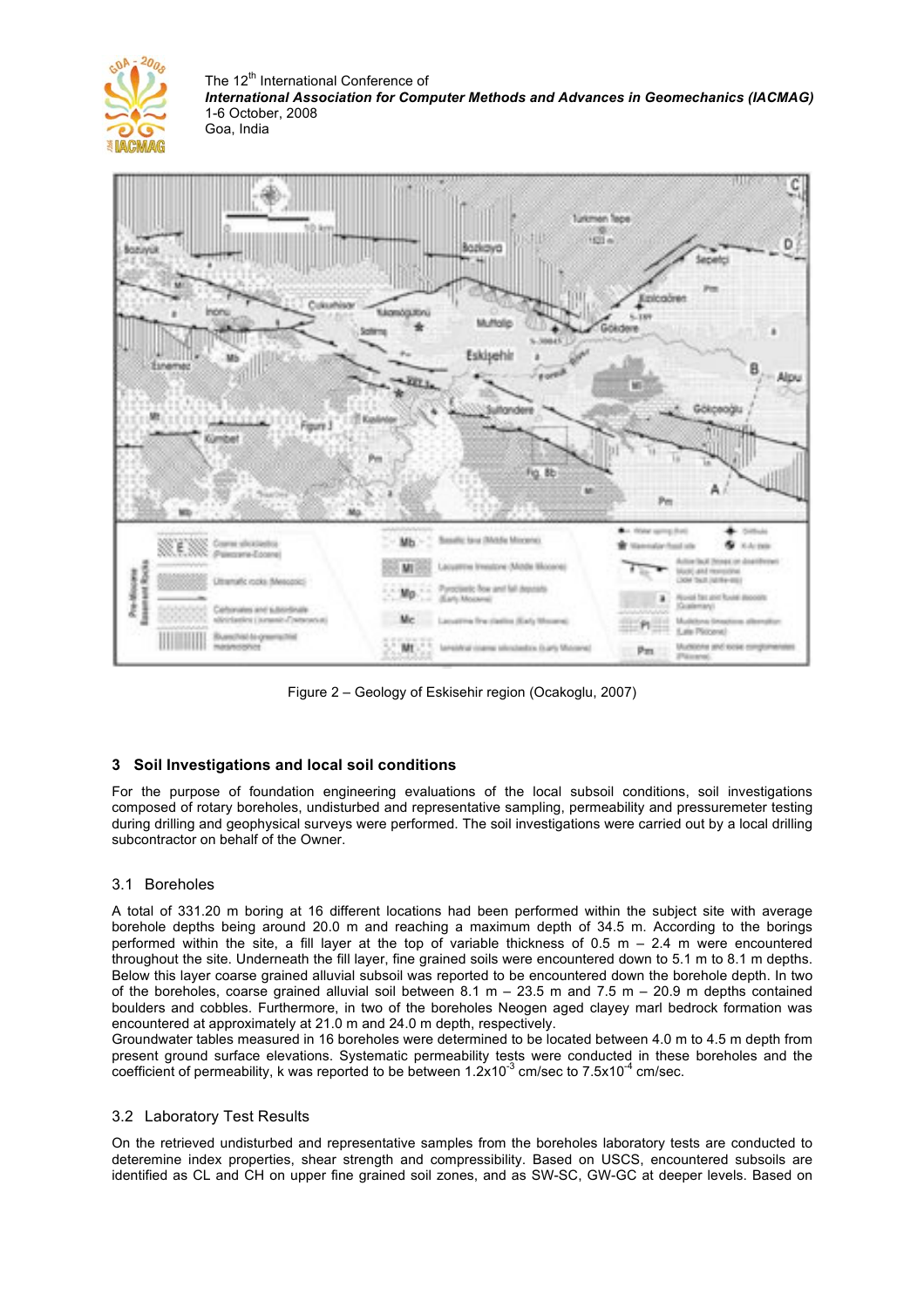

shear strength tests performed by means of unconfined compression tests, shear box and triaxial compresions test, the shear strength parameters are determined in the range of cu= 16 kPa to 213 kPa, c'=11 kPa to 76 kPa and  $\phi$ '=2° to 34°.

## 3.3 Geophysical Surveys

Geophysical surveys composed of seismic refraction surveys were performed in order to determine the shear wave velocities of the subsoils at six different locations. The surveys were performed by means of a 12 chanel instrument (ABEM-TERRALOC MK6) and the shear wave velocities are measured in the range of 89 m/sec to 151 m/sec within the upper 3.5 m to 7.5 m depth and 288 m/sec to 419 m/sec within the lower layers.

## 3.4 Pressuremeter Tests

A Menard type pressuremeter instrument was used during the pressuremeter tests. Measured modulus, Ep (Mpa) and limit presssure P<sub>1</sub>\*values are summarized in Table 1.

## **4 Selected retaining system and cut-off with diaphgram wall**

Considering that the groundwater level was around 4.0 m below ground surface and an excavation of 9.5 m depth for foundations and basements of the mall was deemed necessary, a retaining system was necessary to retain the surrounding soil for the excavation depth as well as to form a cut-off wall for groundwater infiltration into excavation. For this purpose, considering the available soil investigation data, a retaining structure composed of diaphragm wall with t=60 cm in thickness and socketed into the marl layers and supported with one level of prestressed anchors was foreseen for a feasible solution by the foundation subcontractor. The prestressed anchors was designed at -3.5 m depth, being slightly above the groundwater level with an inclination of 10° with the horizontal, each with a capacity of 40 tons and composed of  $3 \times 6$ " steel strands. Based on the soil profile, the geotechnical parameters utilized in the design of retaining structure are given in Table 2.

| <b>Borehole no</b> | <b>Depth</b><br>[m] | Modulus, $E_p$<br>[Mpa] | <b>Limit Pressure,</b><br>Pi*<br>[kPa] |
|--------------------|---------------------|-------------------------|----------------------------------------|
| SK <sub>8</sub>    | 4.0                 | 2.3                     | 250                                    |
| SK <sub>8</sub>    | 8.0                 | 23.1                    | 1690                                   |
| SK <sub>8</sub>    | 12.0                | 23.6                    | 207                                    |
| SK9                | 4.0                 | 2.4                     | 210                                    |
| SK9                | 7.0                 | 11.7                    | 1060                                   |
| <b>SK10</b>        | 4.0                 | 6.0                     | 490                                    |
| <b>SK10</b>        | 7.0                 | 3.8                     | 290                                    |
| <b>SK10</b>        | 9.0                 | 17.9                    | 1290                                   |
| <b>SK15</b>        | 5.0                 | 2.6                     | 180                                    |
| <b>SK15</b>        | 9.0                 | 10.8                    | 1460                                   |
| <b>SK18</b>        | 4.0                 | 2.4                     | 230                                    |
| <b>SK18</b>        | 7.0                 | 9.8                     | 1520                                   |
| <b>SK18</b>        | 9.0                 | 18.5                    | 1300                                   |

Table 1. Summary of pressuremeter tests (ELC Group Ltd, 2005).

The method of construction was selected to implement the diaphragm wall by means of hydraulic grab equipment based on the reported subsoil conditions. In the design of diaphragm wall top layer of will with a thickness of 2.0 m was considered to be excavated and the diaphragm construction to be made from -2.0 m elevation with respect to present ground elevations reaching down to approximately -22.0 m depth, i.e. the length of the diaphragm wall was foreseen to be L=20.0 m. Furthermore, according to construction schedule imposed by the Client, the site had to be divided into two pieces in order to proceed partial superstructure construction in paralel to diaphragm wall construction. For this purpose, a cut-off wall to be formed by jetgrouting in the mid of the site was also designed, such that dividing the site into two approximate equal pieces and could be easily demolished after serving the purpose. The cut-off wall with jetgrouting was designed with one row of 80 cm diameter intersecting jetgrout columns of 20 m length.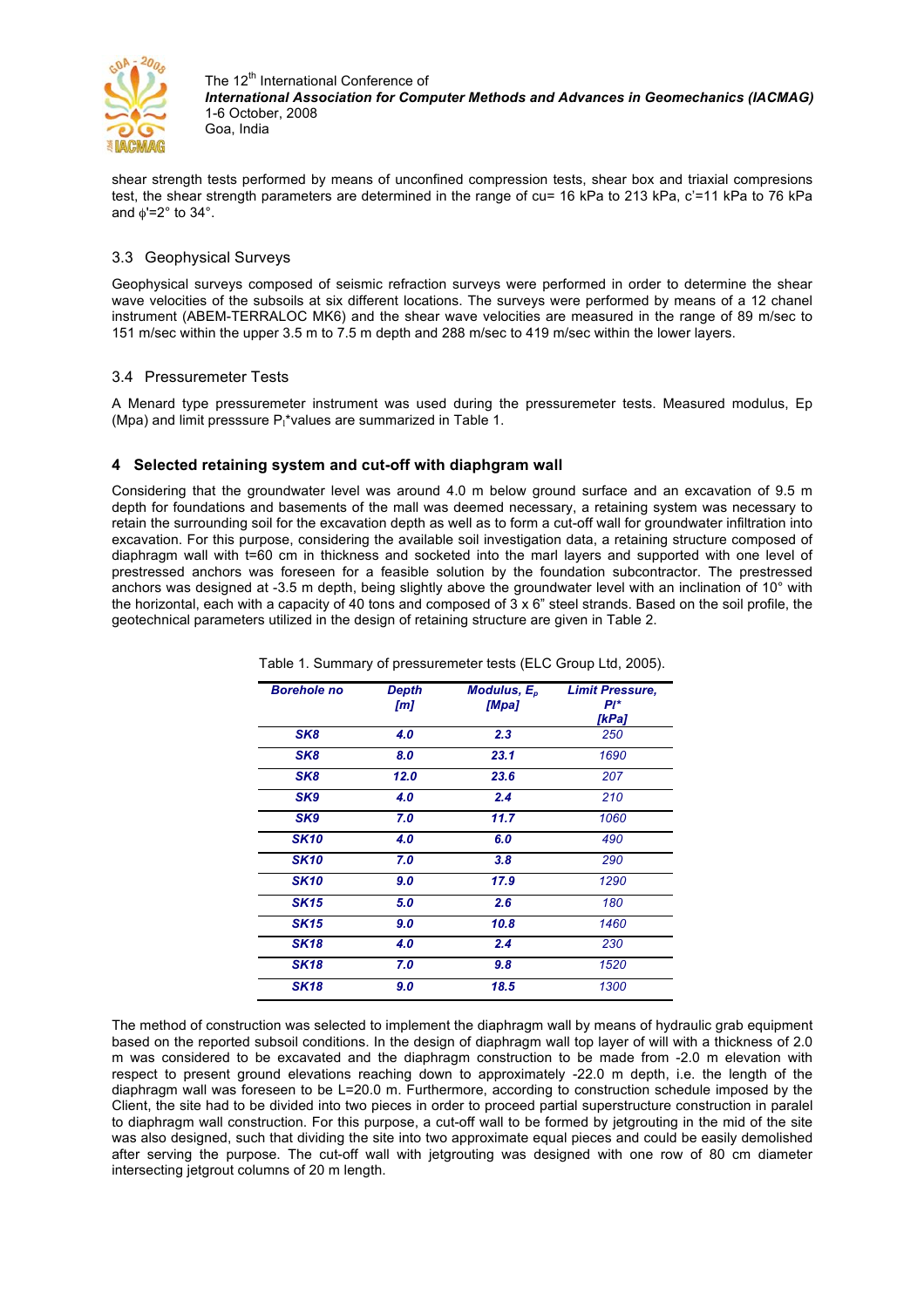

Table 2. Geotechnical parameters for design of retaining structure (ZETAS Zemin Teknolojisi A.S., 2006).

| <b>Soil Type</b>                           | <b>Total Unit</b><br>weight, $\gamma$<br>[kN/m <sup>3</sup> ] | <b>Angle of</b><br>shearing<br>resistance, $\phi'$ | Cohesion, c'<br>[ $kN/m^2$ ] | <b>Elasticity</b><br><b>Modulus, Es</b><br>[MPa] |
|--------------------------------------------|---------------------------------------------------------------|----------------------------------------------------|------------------------------|--------------------------------------------------|
| <b>Fill layer</b>                          | 17                                                            | 28                                                 | 0                            | 10                                               |
| <b>Fine grained</b><br>soils               | 17                                                            | 20                                                 | 0                            | 5                                                |
| Coarse<br>grained soils                    | 19                                                            | 32                                                 | 0                            | 40                                               |
| <b>Neogene</b><br>aged<br><b>Clay/Marl</b> | 20                                                            |                                                    | 200                          | 60                                               |

During the application of the diaphragm wall, the encountered local subsoil conditions indicated that there exists very hard conglomeratic levels below alluvial layers in various thickness and depth which were not identified during soil investigations. Due to presence of hard conglomeratic layers, a separate diaphragm wall equipment by means of utilization of chissels had to be mobilized to site. Inspite, the penetration of diaphragm wall through this very hard conglomeratic layers was very difficult and therefore, since the diaphragm wall could not be closed on foresen schedule the designed jetgrouting cut-off became irrelevant. Further, it was not possible to have water tight barrier by means of jetgrouts due to presence of conglomeratic layers. The view of the site during first phase excavation are shown in Figure 3.

Consequently, the excavation for the half of the site which constituted the phase one, had to wait for the closing of the outer reinforced concrete diaphragm wall. However, upon completion of peripheral diaphragm wall, excavation could proceed in paralel to one row of anchoring and the project was completed with extra effort with a marginal delay on the total time schedule for the project.



Figure 3 – Site view (ZETAS Zemin Teknolojisi A.S. 2006)

## **5 Results**

The soil investigation results for a shopping mall project in Eskisehir, revealed that the alluvial deposits consists of sandy gravelly layers with occasional boulders. The groundwater level was around 4.0 m below ground surface. However, due to improper definition of encountered subsoil units and insufficient extent of soil investigations encountered unforeseen conglomeratic layers had a big impact on the selected method of construction for cut-off wall. An excavation of 9.5 m depth for foundations and basements of the mall was deemed necessary. Considering the available soil investigation data, a retaining structure composed of diaphragm wall socketed into the marl layers and supported with one level of prestressed anchors was designed. Althought the method of construction was selected therefore to implement the diaphragm wall by means of hydraulic grab equipment based on the reported subsoil conditions, utilization of chissel was necessary for the hard conglomeratic layers. Since the diaphragm wall could not be closed on foresen schedule, the designed jetgrouting cut-off for dividing the site into two pieces to increase construction speed became partially irrelevant. Further, due to presence of congolmeratic layers, it was not possible to construct water tight temporary cut-off by means of intersecting jetgrout columns. As a result, inspite of utilization of extra shift and equipment, the construction of the wall was constructed with marginal delay leading to undesired penalties to the subcontractor based on the applicable contract.